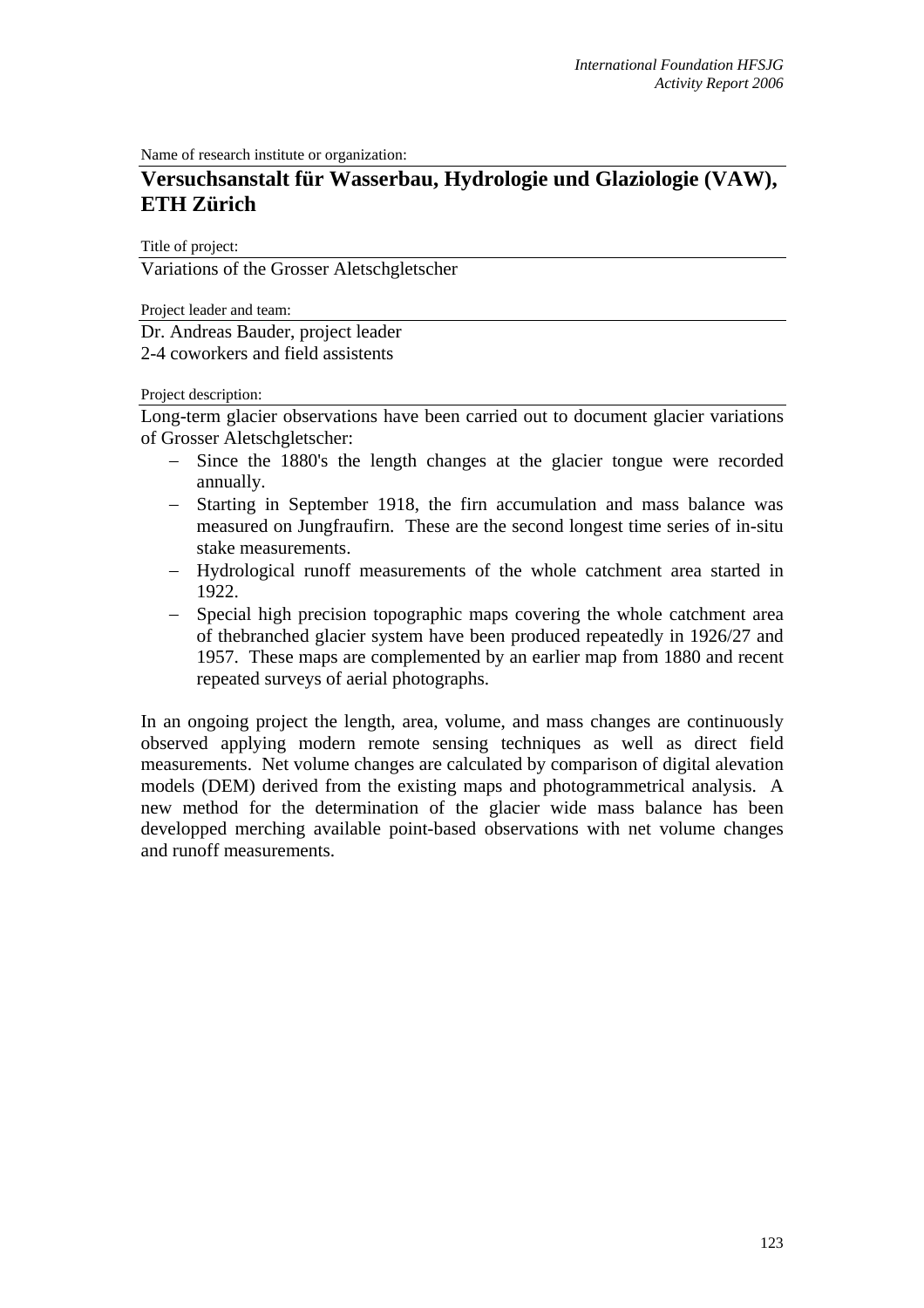

Fig.1: Cumulative length (upper) and mass (lower) changes of the Grosser Aletschgletscher: results from mass balance model (blue) and net volume changes extracted from comparison of surface topography (red).

Key words:

Glacier measurements, firn accumulation, ice melt, volume change, mass balance

Internet data bases:

http://www.vaw.ethz.ch/research/glaciology/glacier\_change/gz\_variations\_gr\_aletsch gretscher

Collaborating partners/networks:

Swiss Glacier Monitoring Network in collaboration with the Glaciological Commission of the Swiss Academy of Sciences (SCNAT)

Scientific publications and public outreach 2006:

#### **Conference papers**

Bauder A. and Huss M., Variations of the Grosser Aletschgletscher, International Conference in celebration of the  $75<sup>th</sup>$  anniversary of High Altitude Research Station Jungfraujoch, Interlaken, 11.-13. Sept. 2006.

Huss M. and Bauder A., Reconstruction of seasonal mass balance for 4 Swiss glaciers since 1865 using decadal volume changes. 4th Swiss Geoscience Meeting, Bern, Schweiz, 25.11.2006.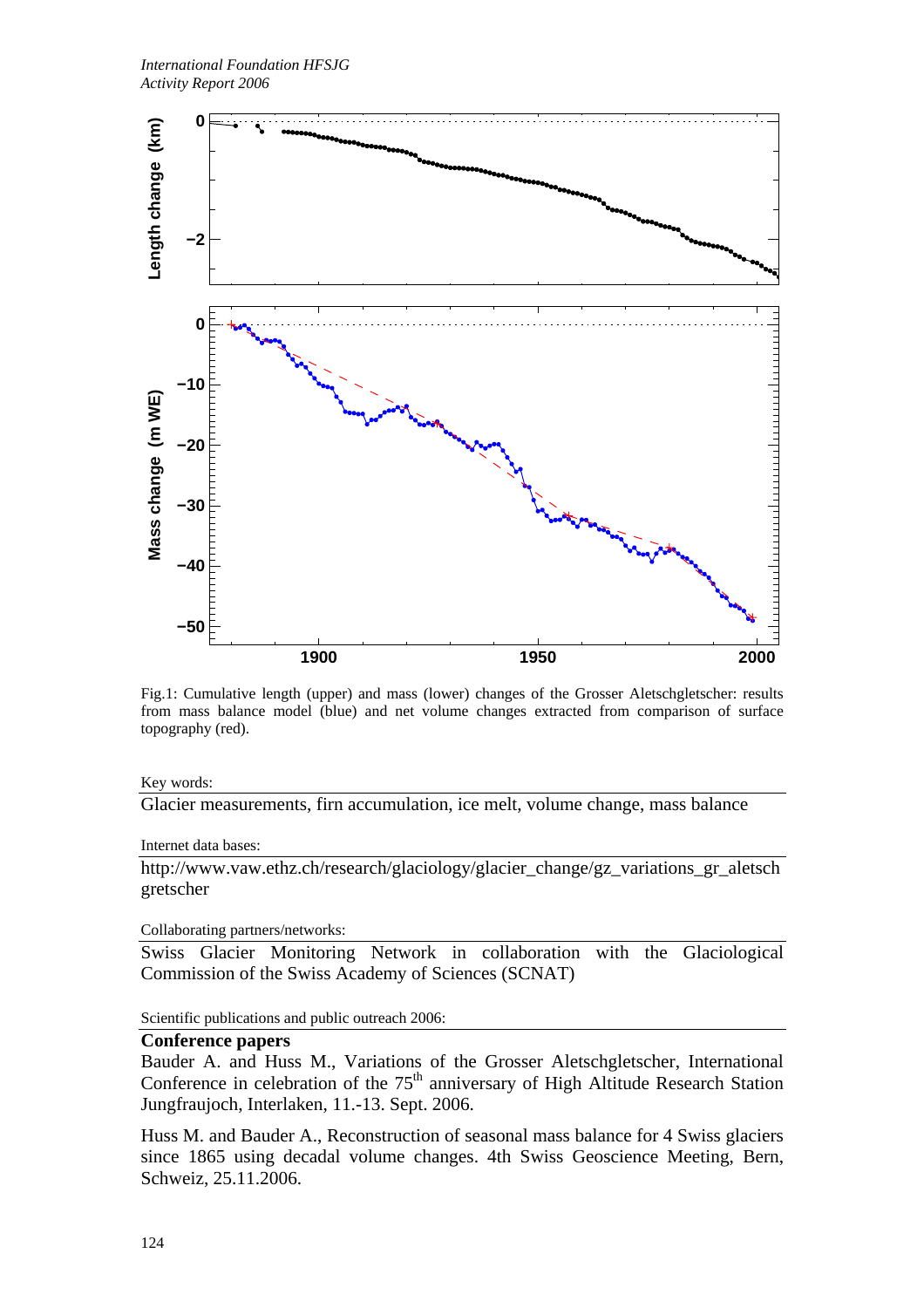## **Data books and reports**

Bauder A., Pralong A., Funk M. and Faillettaz J. Die Gletscher der Schweizer Alpen - Les glacier des Alpes suisses 2003/04 und 2004/05. Die Alpen - Les Alpes, 82(**10**), 34-43, 2006.

## Address:

ETH Zürich Versuchsanstalt für Wasserbau, Hydrologie und Glaziologie (VAW) Gloriastrasse 37/39 CH-8092 Zürich

#### Contacts:

Andreas Bauder Tel. +41 44 632 4112 e-mail: bauder@vaw.baug.ethz.ch Martin Funk Tel. +41 44 632 4132 e-mail: funk@vaw.baug.ethz.ch URL: http://www.vaw.ethz.ch/gz/